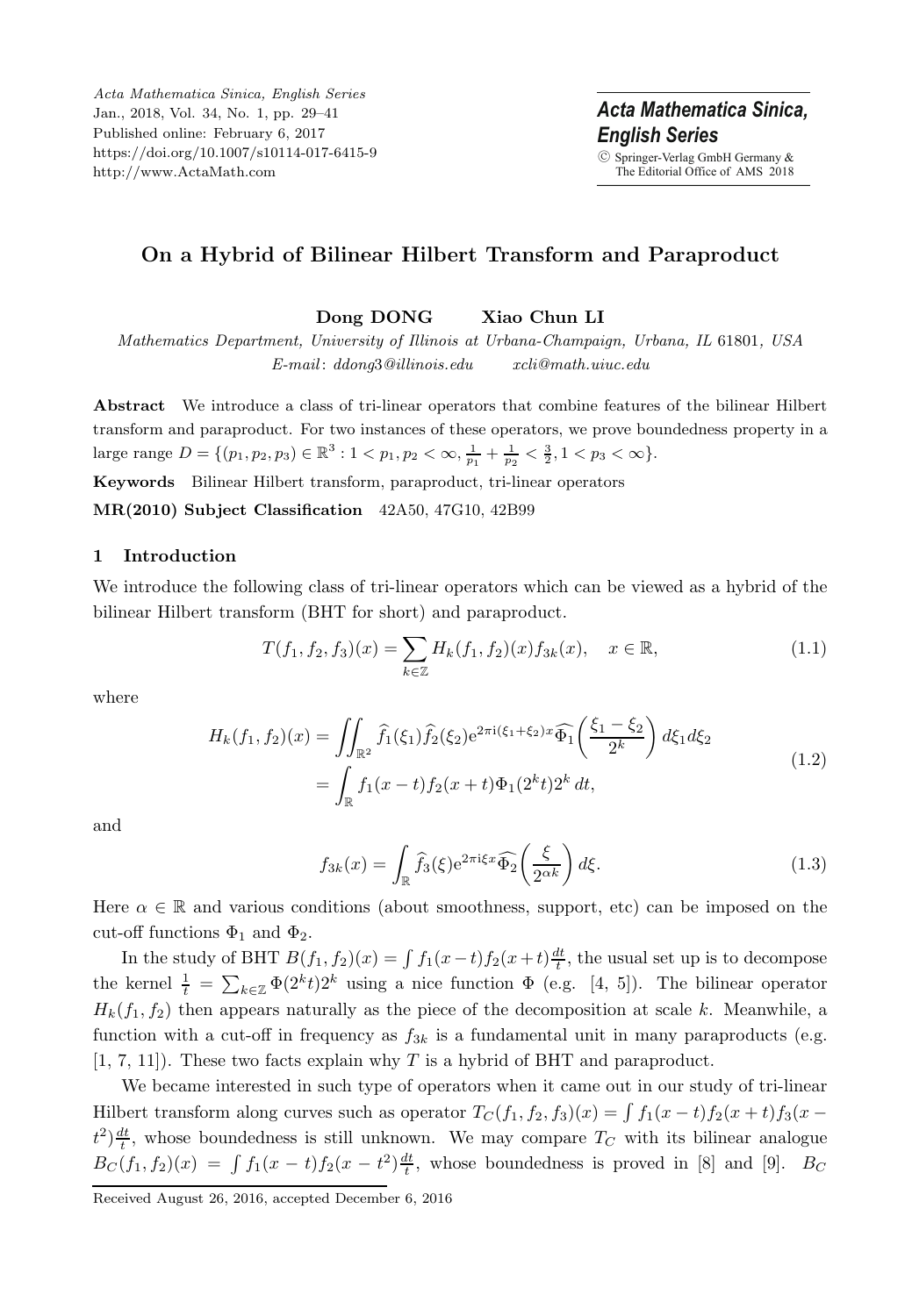contains a paraproduct of the form  $P(f_1, f_2)(x) = \sum_{k \in \mathbb{Z}} f_{1k}(x) f_{2k}(x)$  where  $f_{1k}$  and  $f_{2k}$  are defined the same way as  $f_{3k}$  in (1.3). Proving boundedness of P is the first step to study  $B_C$ (see [7]). T plays the same role in  $T_C$  as P in  $B_C$ .

Let us first investigate a simple case of T. Let  $D = \{(p_1, p_2, p_3) \in \mathbb{R}^3 : 1 < p_1, p_2 <$  $\infty, \frac{1}{p_1} + \frac{1}{p_2} < \frac{3}{2}, 1 < p_3 < \infty$ . We have

**Proposition 1.1** *Let*  $\Phi_1$  *be a smooth function satisfying*  $\Phi_1(0) = 0$  *and*  $\Phi_2$  *be an integrable*  $C^1$  *function satisfying*  $\Phi_2(0) = 0$  *and*  $|\Phi_2(x)| + |\Phi'_2(x)| \lesssim (1+|x|)^{-2}$ *. Assume*  $\alpha \neq 0$ *. Then the operator* T *defined by* (1.1)–(1.3) *is bounded from*  $L^{p_1} \times L^{p_2} \times L^{p_3}$  *to*  $L^p$ ,  $\frac{1}{p} = \frac{1}{p_1} + \frac{1}{p_2} + \frac{1}{p_3}$ , *whenever*  $(p_1, p_2, p_3) \in D$ .

The proof of Proposition 1.1 is straightforward. Under the hypotheses of the proposition, the two cut-off functions  $\Phi_1$  and  $\Phi_2$  are supported away from 0. Hence Proposition 1.1 follows from the Cauchy–Schwartz inequality, Hölder inequality, Littlewood–Paley theorem and its bilinear analogue (Theorem 6 in [2]).

T becomes more interesting and more difficult to handle when  $\Phi_2$  is supported near 0. This paper is mainly devoted to this case.

**Theorem 1.2** *Let*  $\Phi_1$  *and*  $\Phi_2$  *be a smooth functions satisfying* supp  $\Phi_1 \subset [L, L+1]$  *for some large* L and supp  $\Phi_2 \subseteq [-1, 1]$ *. Assume*  $\alpha = 1$ *. Then the operator* T *defined by*  $(1.1)$ *–*(1.3) *is bounded from*  $L^{p_1} \times L^{p_2} \times L^{p_3}$  *to*  $L^p$ ,  $\frac{1}{p} = \frac{1}{p_1} + \frac{1}{p_2} + \frac{1}{p_3}$ , whenever  $(p_1, p_2, p_3) \in D$ .

We believe that Theorem 1.2 holds for a larger class of operators and we have the following conjecture.

#### **Conjecture 1.3** *The assumption*  $\alpha = 1$  *in Theorem* 1.2 *can be dropped.*

Unfortunately our proof of Theorem 1.2 relies on the homogeneity of the scales and thus can not cover the  $\alpha \neq 1$  case. A suitable use of the telescoping trick as in [3, 6] and [12] is expected to solve the conjecture.

We provide the proof of Theorem 1.2 in the rest of the paper. In Section 2, we simplify the study of T to a model form. Then we prove the boundedness of the model form in Section 3 using three lemmas whose proofs can be found in Sections 4–6. Throughout the paper we use C to denote a positive constant whose value may change from line to line. We may add one or more subscripts to C to emphasize dependence of C.  $A \lesssim B$  is short for  $A \leq CB$  and  $A \lesssim_N B$ means  $A \leq C_N B$ . If  $A \lesssim B$  and  $B \lesssim A$ , then we write  $A \simeq B$ .  $\chi_E$  will be used to denote the characteristic function of the set E.

#### **2 Reduction to the Model Form**

The goal of this section is to reduce Theorem 1.2 to the study of a model form using *wave packet decomposition*. Let  $\mathcal{S}(\mathbb{R})$  denote the class of Schwartz functions on R. Given  $f_i \in \mathcal{S}(\mathbb{R})$ ,  $j \in \{1, 2, 3, 4\}$ , consider the 4-linear form  $\Lambda$  associated with T

$$
\Lambda(f_1, f_2, f_3, f_4) := \int T(f_1, f_2, f_3)(x) \overline{f_4}(x) dx
$$
  
= 
$$
\sum_{k \in \mathbb{Z}} \iiint \widehat{f_1}(\xi_1) \widehat{f_2}(\xi_2) \widehat{f_3}(\xi_3) \widehat{\Phi_1} \left( \frac{\xi_1 - \xi_2}{2^k} \right) \widehat{\Phi_2} \left( \frac{\xi_3}{2^k} \right) \overline{\widehat{f_4}}(\xi_1 + \xi_2 + \xi_3) d\xi_1 d\xi_2 d\xi_3.
$$
 (2.1)

Theorem 1.2 is then equivalent to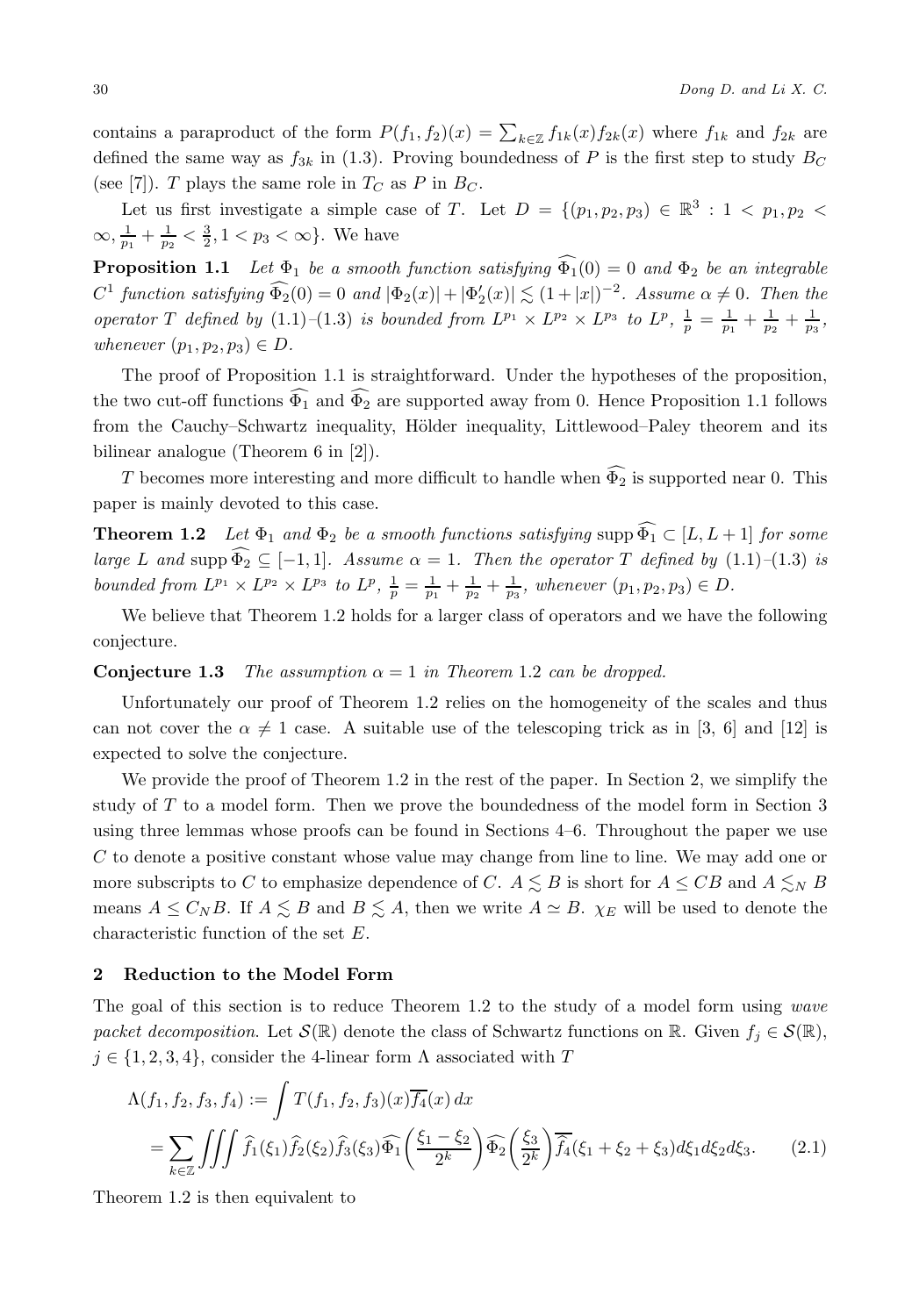**Theorem 2.1** *Under the hypotheses of Theorem* 1.2*, the* 4*-linear form* Λ *satisfies*

$$
|\Lambda(f_1, f_2, f_3, f_4)| \lesssim ||f_1||_{p_1} ||f_2||_{p_2} ||f_3||_{p_3} ||f_4||_{p_4}
$$

*for any*  $(p_1, p_2, p_3) \in D$ ,  $\frac{1}{p_4} = 1 - \frac{1}{p_1} - \frac{1}{p_2} - \frac{1}{p_3}$ , and  $f_i \in \mathcal{S}(\mathbb{R})$ ,  $i \in \{1, 2, 3, 4\}$ .

We plan to localize each function in both time and frequency spaces. The following process is called *wave packet decomposition*. Pick  $a \psi \in \mathcal{S}(\mathbb{R})$  such that  $\text{supp } \widetilde{\psi} \subseteq [0,1]$  and  $\sum_{l \in \mathbb{Z}} \widetilde{\psi}(\xi - l)$  $\frac{1}{2}$ ) = 1 for any  $\xi \in \mathbb{R}$ . Define  $\widehat{\psi_{k,l}}(\xi) := \widehat{\psi}(\frac{\xi - 2^{k-1}l}{2^k})$  for  $(k, l) \in \mathbb{Z}^2$ . Also pick a non-negative  $\varphi \in \mathcal{S}(\mathbb{R})$  with supp  $\widehat{\varphi} \subset [-1,1]$  and  $\widehat{\varphi}(0) = 1$ . Let  $\varphi_k(x) := 2^k \varphi(2^k x)$ ,  $k \in \mathbb{Z}$ . For every  $(k, n) \in \mathbb{Z}^2$ , denote  $I_{k,n} := [2^{-k}n, 2^{-k}(n+1))$ . Then for each scale  $k \in \mathbb{Z}$  and function  $f \in \mathcal{S}(\mathbb{R})$ , we have

$$
f = \sum_{(n,l)\in\mathbb{Z}^2} f_{k,n,l},\tag{2.2}
$$

where

$$
f_{k,n,l}(x) := \chi_{I_{k,n}}^*(x) f * \psi_{k,l}(x), \text{ and } (2.3)
$$

$$
\chi_I^*(x) := \chi_I * \varphi_k(x) \text{ for any interval } I. \tag{2.4}
$$

Note that supp  $\widehat{f_{k,n,l}} \subset [2^k(\frac{l}{2}-1), 2^k(\frac{l}{2}+2)]$  and  $f_{k,n,l}$  is essentially supported on  $I_{k,n}$  in the sense that

$$
|f_{k,n,l}(x)| \lesssim_{N,M} \left(1 + \frac{\text{dist}(x, I_{k,n})}{|I_{k,n}|}\right)^{-N} \frac{1}{|I_{k,n}|} \int |f(y)| \left(1 + \frac{|x-y|}{|I_{k,n}|}\right)^{-M} dy. \tag{2.5}
$$

So  $f_{k,n,l}$  is indeed well-localized and the wave packet decomposition is complete.

Now we can apply the decomposition (2.2) to all the four functions in (2.1) and obtain

$$
\Lambda(f_1, f_2, f_3, f_4) = \sum_{\substack{k \in \mathbb{Z} \\ (n_1, n_2, n_3, n_4) \in \mathbb{Z}^4 \\ (l_1, l_2, l_3, l_4) \in \mathbb{Z}^4}} \iiint f_1, \widehat{f_{1,k, n_1, l_1}}(\xi_1) \widehat{f_{2,k, n_2, l_2}}(\xi_2) \widehat{f_{3,k, n_3, l_3}}(\xi_3)
$$

$$
\cdot \widehat{\Phi}_1\left(\frac{\xi_1 - \xi_2}{2^k}\right) \widehat{\Phi}_2\left(\frac{\xi_3}{2^k}\right) \widehat{f_{4,k, n_4, l_4}}(\xi_1 + \xi_2 + \xi_3) d\xi_1 d\xi_2 d\xi_3.
$$

Here  $f_{j,k,n_j,l_j}$ ,  $j \in \{1,2,3,4\}$ , is defined as in (2.3) for  $f = f_j$ . By the support of functions, each term in the sum is non-zero only when

$$
\begin{cases} \xi_i \in \left[ 2^k \left( \frac{l_i}{2} - 1 \right), 2^k \left( \frac{l_i}{2} + 2 \right) \right] & \text{for } i = 1, 2, 3; \\ \xi_1 - \xi_2 \in [L2^k, (L+1)2^k), & |\xi_3| \lesssim 2^k; \\ \xi_1 + \xi_2 + \xi_3 \in \left[ 2^k \left( \frac{l_4}{2} - 1 \right), 2^k \left( \frac{l_4}{2} + 2 \right) \right]. \end{cases}
$$

These imply that  $|l_2 - (l_1 - 2L)| \lesssim 1$ ,  $|l_3| \lesssim 1$ , and  $|l_4 - (2l_1 - 2L)| \lesssim 1$ . In other words, among the four parameters  $l_1, l_2, l_3, l_4$ , only one is free (say  $l_1$ ). Without loss of generality we can fix a dependence relation between  $l_2$ ,  $l_3$ ,  $l_4$  and  $l_1$ , and think of  $\Lambda(f_1, f_2, f_3, f_4)$  as

$$
\sum_{\substack{k,l_1\\n_1,n_2,n_3,n_4}}\iiint f_{1,k,n_1,l_1}(\xi_1)f_{2,k,n_2,l_2}(\xi_2)f_{3,k,n_3,l_3}(\xi_3)
$$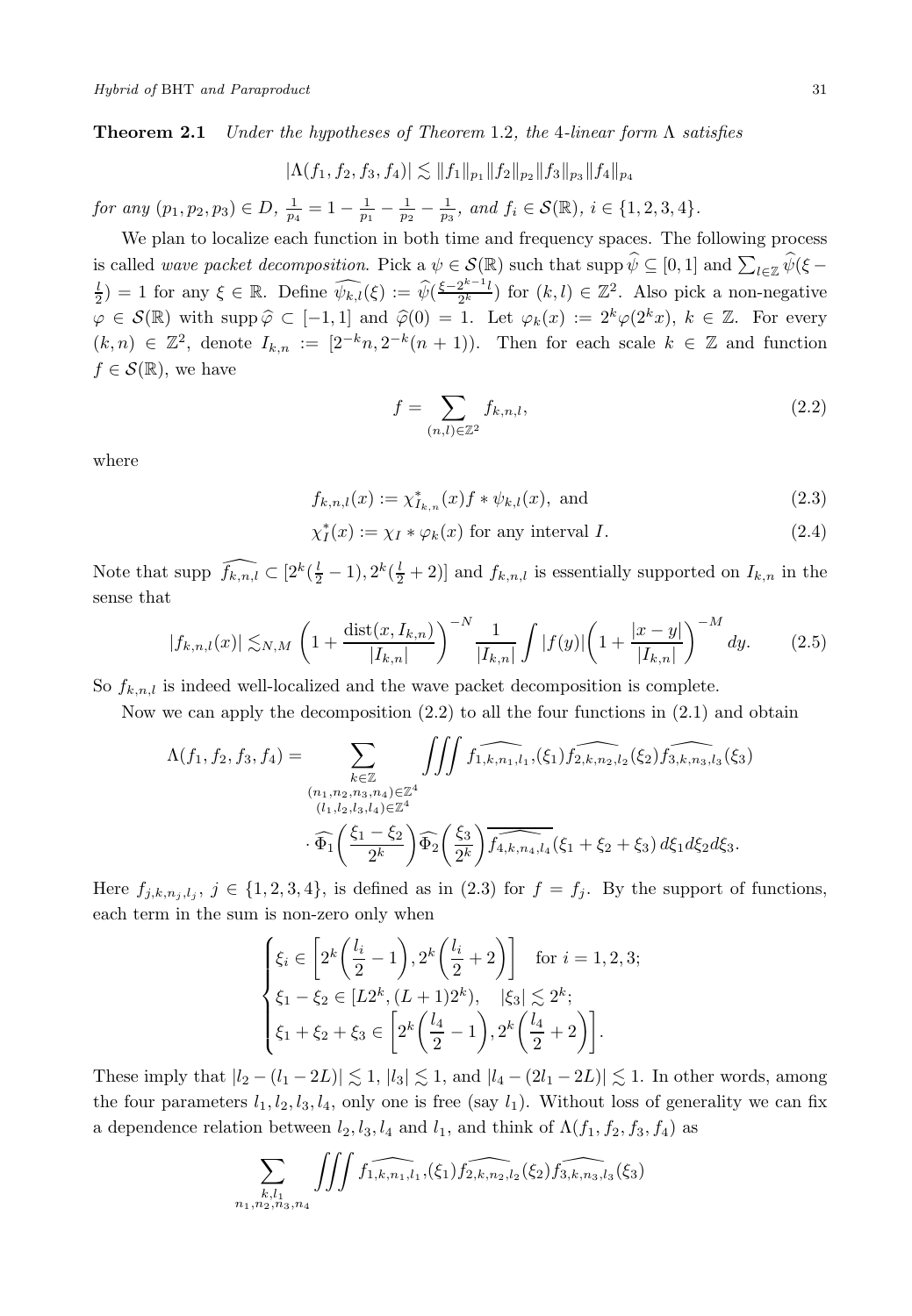$$
\cdot \widehat{\Phi_1}\left(\frac{\xi_1 - \xi_2}{2^k}\right) \widehat{\Phi_2}\left(\frac{\xi_3}{2^k}\right) \widehat{f_{4,k,n_4,l_4}}(\xi_1 + \xi_2 + \xi_3) d\xi_1 d\xi_2 d\xi_3.
$$

We then drop the cut-off functions in the above expression by the Fourier expansion trick and ignore fast decay terms so that  $\Lambda(f_1, f_2, f_3, f_4)$  becomes essentially as

$$
\sum_{\substack{k,l_1\\n_1,n_2,n_3,n_4}}\iiint f_{1,k,n_1,l_1}(x)f_{2,k,n_2,l_2}(x)f_{3,k,n_3,l_3}(x)\overline{f_{4,k,n_4,l_4}}(x) dx.
$$

Since  $f_{j,k,n_j,l_j}$  is almost supported in  $I_{k,n_j} = [2^{-k}n_j, 2^{-k}(n_j + 1))$ , there is no harm to assume  $n_1 = n_2 = n_3 = n_4$  due to the fast decay in other cases. Therefore the original 4-linear form has been simplified to the following model form (we still use  $\Lambda$  to denote the model 4-linear form by abuse of notation):

$$
\Lambda(f_1, f_2, f_3, f_4) = \sum_{(k,n,l) \in \mathbb{Z}^3} \int \prod_{j=1}^4 f_{j,k,n,l_j}(x) dx.
$$
 (2.6)

Here  $l_1 = l$ ,  $l_2 = l - 2L$ ,  $l_3 = 0$  and  $l_4 = 2l - 2L$ . This model form is similar to that of BHT. [10] contains an elegant proof of *Lacey–Thiele* Theorem on BHT and thus we plan to adopt the ideas there to handle Λ. Of course we have to take extra care to the term  $f_{3k}$ .

We will prove directly that  $T$  is of restricted weak type (see [10, p. 312] for the definition) when  $(p_1, p_2, p_3)$  is in a smaller range  $D_0 := \{(p_1, p_2, p_3): 1 < p_1, p_2 < 2, \frac{1}{p_1} + \frac{1}{p_2} < \frac{3}{2}, p_3 \in$  $(1,\infty)$ . More precisely,

**Theorem 2.2** *Let*  $(p_1, p_2, p_3) \in D_0$ *. For any measurable sets*  $F_1, F_2, F_3, F$  *of finite measure, there exists measurable set*  $F' \subseteq F$  *with*  $|F'| \geq \frac{1}{2}|F|$  *such that*  $\Lambda$  *defined in* (2.6) *satisfy* 

$$
|\Lambda(f_1, f_2, f_3, f_4)| \lesssim |F_1|^{\frac{1}{p_1}} |F_2|^{\frac{1}{p_2}} |F_3|^{\frac{1}{p_3}} |F'|^{\frac{1}{p'}} \tag{2.7}
$$

*for every*  $|f_1| \leq \chi_{F_1}$ ,  $|f_2| \leq \chi_{F_2}$ ,  $|f_3| \leq \chi_{F_3}$  *and*  $|f_4| \leq \chi_{F'}$ . *Here*  $\frac{1}{p'} := 1 - (\frac{1}{p_1} + \frac{1}{p_2} + \frac{1}{p_3})$ *.* 

Theorem 2.1 follows from Theorem 2.2 by interpolation and the fact that three adjoints of T can be handled by the same method (see the Appendix of [10] for a similar interpolation treatment in the context of BHT). To prove Theorem 2.2, we pick up an arbitrary finite subset  $S \subset \mathbb{Z}^3$  and aim to obtain (2.7) for

$$
\Lambda_S(f_1, f_2, f_3, f_4) := \sum_{(k,n,l)\in S} \int \prod_{j=1}^4 f_{j,k,n,l_j}(x) \, dx,\tag{2.8}
$$

provided the bound does not depend on the set S. We can also assume  $|F| = 1$  by dilation invariance. Next we make the geometric structure of  $\Lambda_S$  clearer. To each tuple  $s = (k, n, l) \in \mathbb{Z}^3$ , we plan to assign a time-interval  $I_s := I_{k,n}$  and four frequency-intervals  $\omega_{s_i}$ ,  $j \in \{1, 2, 3, 4\}$ , representing the localization of functions in the time-frequency space. More precisely,  $I_s$  and  $\omega_{s_i}$ 's satisfy:

$$
f_{j,k,n,l_j}(x) \text{ is dominated by}
$$
\n
$$
C_{N,M} \left( 1 + \frac{\text{dist}(x, I_s)}{|I_s|} \right)^{-N} \frac{1}{|I_s|} \int |f_j(y)| \left( 1 + \frac{|x - y|}{|I_s|} \right)^{-M} dy;
$$
\n
$$
|f_s| \leq C_{N,M} \left( 1 + \frac{|f_s|}{|I_s|} \right)^{-M} dy;
$$
\n
$$
|f_s| \leq C_{N,M} \left( 1 + \frac{|f_s|}{|I_s|} \right)^{-M} dy;
$$
\n
$$
|f_s| \leq C_{N,M} \left( 1 + \frac{|f_s|}{|I_s|} \right)^{-M} dy;
$$
\n
$$
|f_s| \leq C_{N,M} \left( 1 + \frac{|f_s|}{|I_s|} \right)^{-M} dy;
$$
\n
$$
|f_s| \leq C_{N,M} \left( 1 + \frac{|f_s|}{|I_s|} \right)^{-M} dy;
$$
\n
$$
|f_s| \leq C_{N,M} \left( 1 + \frac{|f_s|}{|I_s|} \right)^{-M} dy;
$$
\n
$$
|f_s| \leq C_{N,M} \left( 1 + \frac{|f_s|}{|I_s|} \right)^{-M} dy;
$$
\n
$$
|f_s| \leq C_{N,M} \left( 1 + \frac{|f_s|}{|I_s|} \right)^{-M} dy;
$$
\n
$$
|f_s| \leq C_{N,M} \left( 1 + \frac{|f_s|}{|I_s|} \right)^{-M} dy;
$$
\n
$$
|f_s| \leq C_{N,M} \left( 1 + \frac{|f_s|}{|I_s|} \right)^{-M} dy;
$$
\n
$$
|f_s| \leq C_{N,M} \left( 1 + \frac{|f_s|}{|I_s|} \right)^{-M} dy;
$$
\n
$$
|f_s| \leq C_{N,M} \left( 1 + \frac{|f_s|}{|I_s|} \right)^{-M} dy;
$$
\n
$$
|f_s| \leq C_{N,M} \left( 1 + \frac{|f_s|}{|I_s|} \right)^{-M} dy;
$$
\n
$$
|f_s| \leq C_{N,M} \left( 1 + \frac{|f_s|}{|I_s|} \right)^{-M
$$

The Fourier transform of  $f_{j,k,n,l,j}$  is supported on  $\omega_{s,j}$ . (2.10)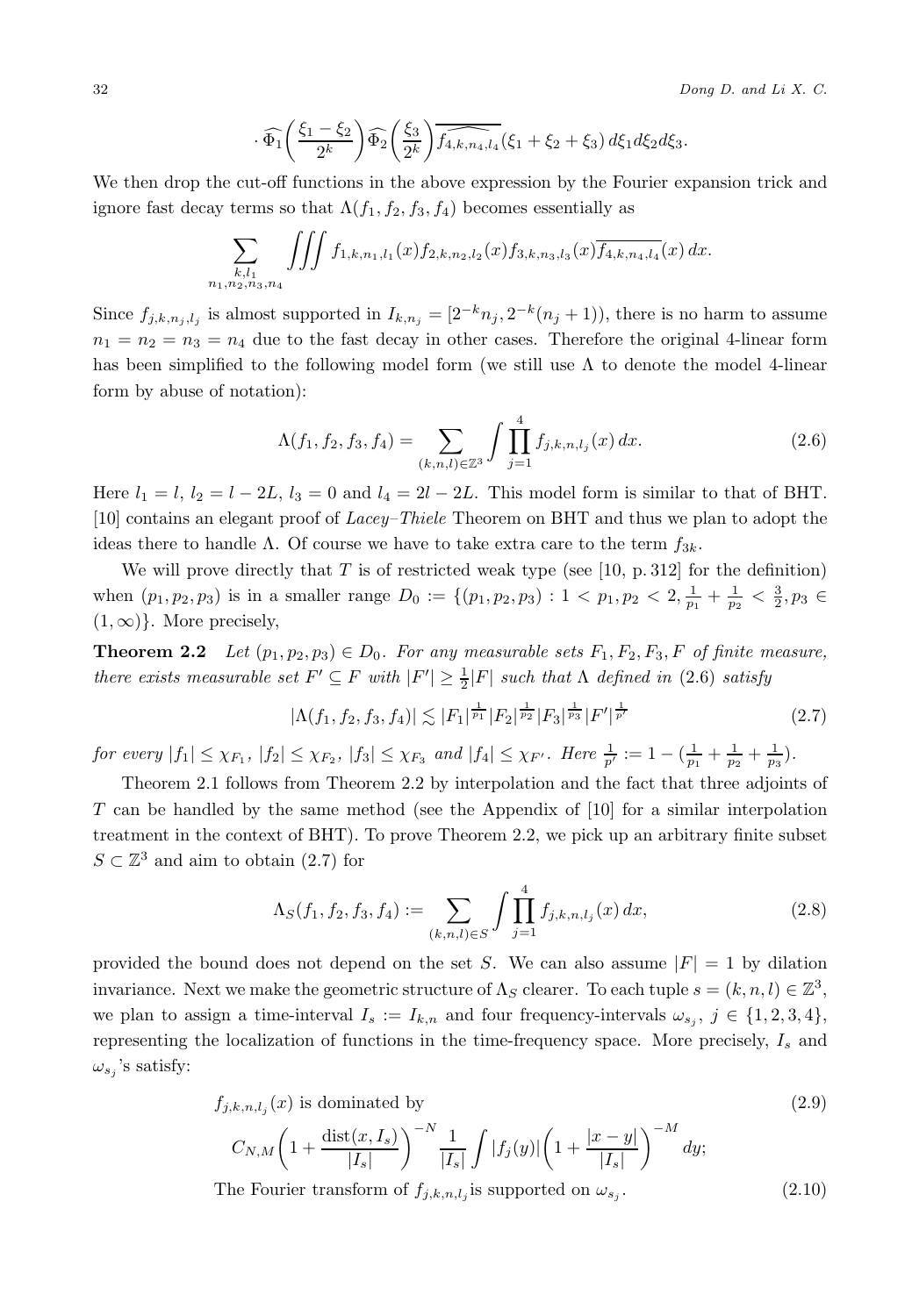We will call  $s = (k, n, l)$  a 4-tile (or simply a tile) as it corresponds to 4 single-tiles  $s_j := I_s \times \omega_{s_j}$ , *j* ∈ {1, 2, 3, 4}. Write  $f_{s_j} := f_{k,n,l_j}$  and  $f_{j,s_j} := f_{j,k,n,l_j}$  for simplicity.

We can take finitely many sparse subsets of S and transform  $\omega_{s_j}$ 's by fixed affine mappings if needed (since only relative locations of Fourier supports matter) so that  $I_s$  and  $\omega_{s_j}$ 's enjoy nice geometric properties as follows:

$$
|\omega_{s_1}| = |\omega_{s_2}| = |\omega_{s_3}| = |\omega_{s_4}| = C|I_s|^{-1};\tag{2.11}
$$

$$
dist(\omega_{s_1}, \omega_{s_2}) = dist(\omega_{s_2}, \omega_{s_4}) = |\omega_{s_1}|;
$$
\n(2.12)

$$
c(\omega_{s_1}) > c(\omega_{s_2}) > c(\omega_{s_4}), \quad \text{where } c(I) \text{ is the center of the interval } I; \tag{2.13}
$$

$$
\{I_s\}_{s \in S} \text{ is a grid (defined below)};
$$
\n
$$
(2.14)
$$

$$
\{\omega_{s_1} \cup \omega_{s_2} \cup \omega_{s_4}\}_{s \in S} \text{ is a grid};\tag{2.15}
$$

$$
\omega_{s_i} \subsetneq J \text{ for some } i \in \{1, 2, 4\}, \quad J := \omega_{s_1'} \cup \omega_{s_2'} \cup \omega_{s_4'}, \quad s' \in S \Rightarrow
$$
\n
$$
\omega_{s_j} \subseteq J \text{ for all } j \in \{1, 2, 4\}.
$$
\n(2.16)

Here a grid is defined as a set of intervals having the property that if two different elements intersect then one must contain the other and the larger interval is at least twice as long as the smaller one. See [4] for a detailed construction of the time and frequency intervals. From now on we fix a finite set of tiles  $S \subset \mathbb{Z}^3$  and assume the tiles satisfy  $(2.9)$ – $(2.16)$ . Theorem 2.2 has been reduced to the following theorem.

**Theorem 2.3** *Let*  $p > 1$  *be arbitrary. Given any*  $(p_1, p_2, p_3) \in D_0$  *with*  $p_3 \geq p$  *and any sets of finite measure*  $F_1, F_2, F_3, F$  *with*  $|F| = 1$ *, there exists*  $F' \subseteq F$  *with*  $|F'| \geq \frac{1}{2}$  *such that* 

$$
|\Lambda_S(f_1, f_2, f_3, f_4)| \lesssim |F_1|^{\frac{1}{p_1}} |F_2|^{\frac{1}{p_2}} |F_3|^{\frac{1}{p_3}}
$$

*for every*  $|f_1| \leq \chi_{F_1}$ ,  $|f_2| \leq \chi_{F_2}$ ,  $|f_3| \leq \chi_{F_3}$  *and*  $|f_4| \leq \chi_{F'}$ .

### **3 Boundedness of the Model Form**

In this section we prove Theorem 2.3 using three lemmas to be proved in the remaining sections. Fix  $p > 1$ ,  $(p_1, p_2, p_3) \in D_0$  with  $p_3 > p$ , and measurable sets  $F_1, F_2, F_3, F$  with  $|F| = 1$ . Let M denote the maximal operator. Define the exceptional set

$$
\Omega := \left( \bigcup_{j=1}^{2} \{x : \mathcal{M}(\chi_{F_j})(x) > C|F_j|\} \right) \cup \{x : \mathcal{M}(\chi_{F_3})(x) > C|F_3|^{\frac{1}{p}}\}.
$$

Then  $|\Omega| \leq \frac{1}{4}$  when C is large enough. Set  $F' := F \setminus \Omega$  so that  $|F'| \geq \frac{1}{2}$ . Decompose  $S = \bigcup_{d \in \mathbb{N}} S^d$ , where

$$
S^d := \{ s \in S : 1 + \text{dist}(I_s, \Omega^c) |I_s|^{-1} \simeq 2^d \}. \tag{3.1}
$$

Clearly, it suffices to obtain the estimate

$$
|\Lambda_{S^d}(f_1, f_2, f_3, f_4)| \lesssim 2^{-2d} |F_1|^{\frac{1}{p_1}} |F_2|^{\frac{1}{p_2}} |F_3|^{\frac{1}{p_3}} \quad \text{for } d \in \mathbb{N}.
$$
 (3.2)

The main idea is to group the tiles in  $S<sup>d</sup>$  carefully so that there is orthogonality among the groups. The following definitions will be used in the grouping algorithm.

**Definition 3.1** *Let*  $j \in \{1, 2, 4\}$ *. Given two* 4*-tiles* s and s', we write  $s_j < s'_j$  if  $I_s \subseteq I_{s'}$  and  $\omega_{s_j} \supseteq \omega_{s'_j}$ . We call  $T \subseteq S$  a j-tree if there exists a  $t \in T$  such that  $s_j < t_j$  for all  $s \in T$ . t is *called the top of* T *and*  $I_T := I_t$ .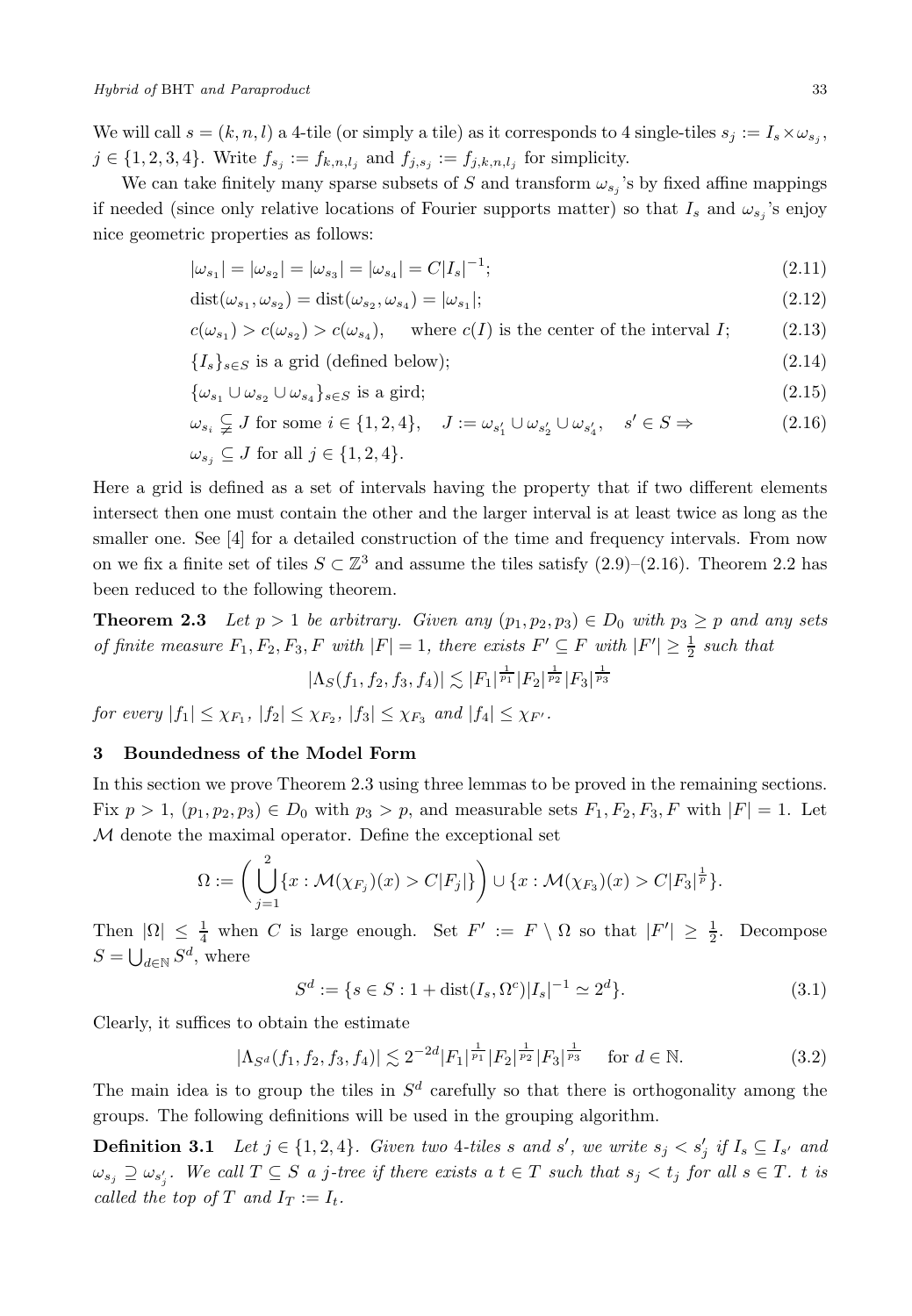$\sim$  1

**Definition 3.2** *Let*  $i, j \in \{1, 2, 4\}$  *and*  $i \neq j$ *. A finite sequence of i-trees*  $T_1, T_2, \ldots, T_M$  *is called a chain of strongly* j*-disjoint trees if*

$$
l_1 \neq l_2, \quad s \in T_{l_1}, \quad s' \in T_{l_2} \Rightarrow I_s \times \omega_{s_j} \neq I_{s'} \times \omega_{s'_j};
$$
\n
$$
(3.3)
$$

$$
l_1 \neq l_2, \quad s \in T_{l_1}, \quad s' \in T_{l_2}, \quad \omega_{s_j} \subsetneqq \omega_{s'_j} \Rightarrow I_{s'} \cap I_{T_{l_1}} = \emptyset; \tag{3.4}
$$

$$
l_1 < l_2, \quad s \in T_{l_1}, \quad s' \in T_{l_2}, \quad \omega_{s_j} = \omega_{s'_j} \Rightarrow I_{s'} \cap I_{T_{l_1}} = \emptyset.
$$
 (3.5)

**Definition 3.3** *For any*  $P \subseteq S$ ,  $j \in \{1, 2, 4\}$  *and*  $f \in \mathcal{S}(\mathbb{R})$ *, define* 

$$
\operatorname{size}_j(P, f) := \sup_{\substack{T \subseteq P \\ T \text{ is an } i \text{-tree for some } i \neq j}} \left( \frac{1}{|I_T|} \sum_{s \in T} ||f_{s_j}||_2^2 \right)^{\frac{1}{2}}
$$

*and*

$$
\text{energy}_j(P, f) := \sup_{n \in \mathbb{Z}} \sup_{\mathcal{T}} 2^n \bigg( \sum_{T \in \mathcal{T}} |I_T| \bigg)^{\frac{1}{2}},
$$

*where* T *ranges over all chains of strongly* j*-disjoint trees in* P *having the property that*

$$
\left(\sum_{s\in T}||f_{s_j}||_2^2\right)^{\frac{1}{2}} \ge 2^n|I_T|^{\frac{1}{2}} \text{ for all } T \in T \text{ and such that}
$$

$$
\left(\sum_{s\in T'}||f_{s_j}||_2^2\right)^{\frac{1}{2}} \le 2^{n+1}|I_{T'}|^{\frac{1}{2}} \text{ for all subtrees } T' \subseteq T \in T.
$$

We need the following three lemmas, whose proof will be given in Sections 4, 5, 6, respectively.

**Lemma 3.4** *For any*  $0 \leq \theta_1, \theta_2, \theta_4 < 1$  *with*  $\theta_1 + \theta_2 + \theta_4 = 1$  *and*  $d \in \mathbb{N}$ *,* 

$$
|\Lambda_{S^d}(f_1, f_2, f_3, f_4)| \lesssim_{\theta_1, \theta_2} 2^d \prod_{j \in \{1, 2, 4\}} \text{size}_j(S^d, f_j)^{\theta_j} \text{energy}_j(S^d, f_j)^{1-\theta_j} |F_3|^{\frac{1}{p_3}}.
$$

**Lemma 3.5** *For any*  $P \subseteq S$ *,*  $j \in \{1, 2, 4\}$ *,*  $f \in \mathcal{S}(\mathbb{R})$ *, and*  $d \in \mathbb{N}$ *,* 

$$
\mathrm{size}_j(P, f) \lesssim_M \sup_{s \in P} \left( \frac{1}{|I_s|} \|f\|_{L^1(5 \cdot 2^d I_s)} + 2^{-Md} \inf_{y \in 2^d I_s} Mf(y) \right).
$$

**Lemma 3.6** *For any*  $P \subseteq S$ *,*  $j \in \{1, 2, 4\}$  *and*  $f \in \mathcal{S}(\mathbb{R})$ *,* 

energy
$$
j(P, f) \lesssim ||f||_2.
$$

By the above lemmas and the definitions of  $S^d$  and the exceptional set  $\Omega$ , we have

$$
|\Lambda_{S^d}(f_1, f_2, f_3, f_4)| \lesssim_M 2^{-M} |F_1|^{\frac{1+\theta_1}{2}} |F_2|^{\frac{1+\theta_2}{2}} |F_3|^{\frac{1}{p_3}},
$$

from which (3.2) follows.

## **4 4-linear Form Estimate**

We prove Lemma 3.4 in this section. For notational convenience, in the rest of this paper we write

$$
S_j := \text{size}_j(S^d, f_j) \quad \text{and} \quad E_j := \text{energy}_j(S^d, f_j), \quad j \in \{1, 2, 4\}. \tag{4.1}
$$

The following lemma is the main ingredient of the "grouping" algorithm we will use.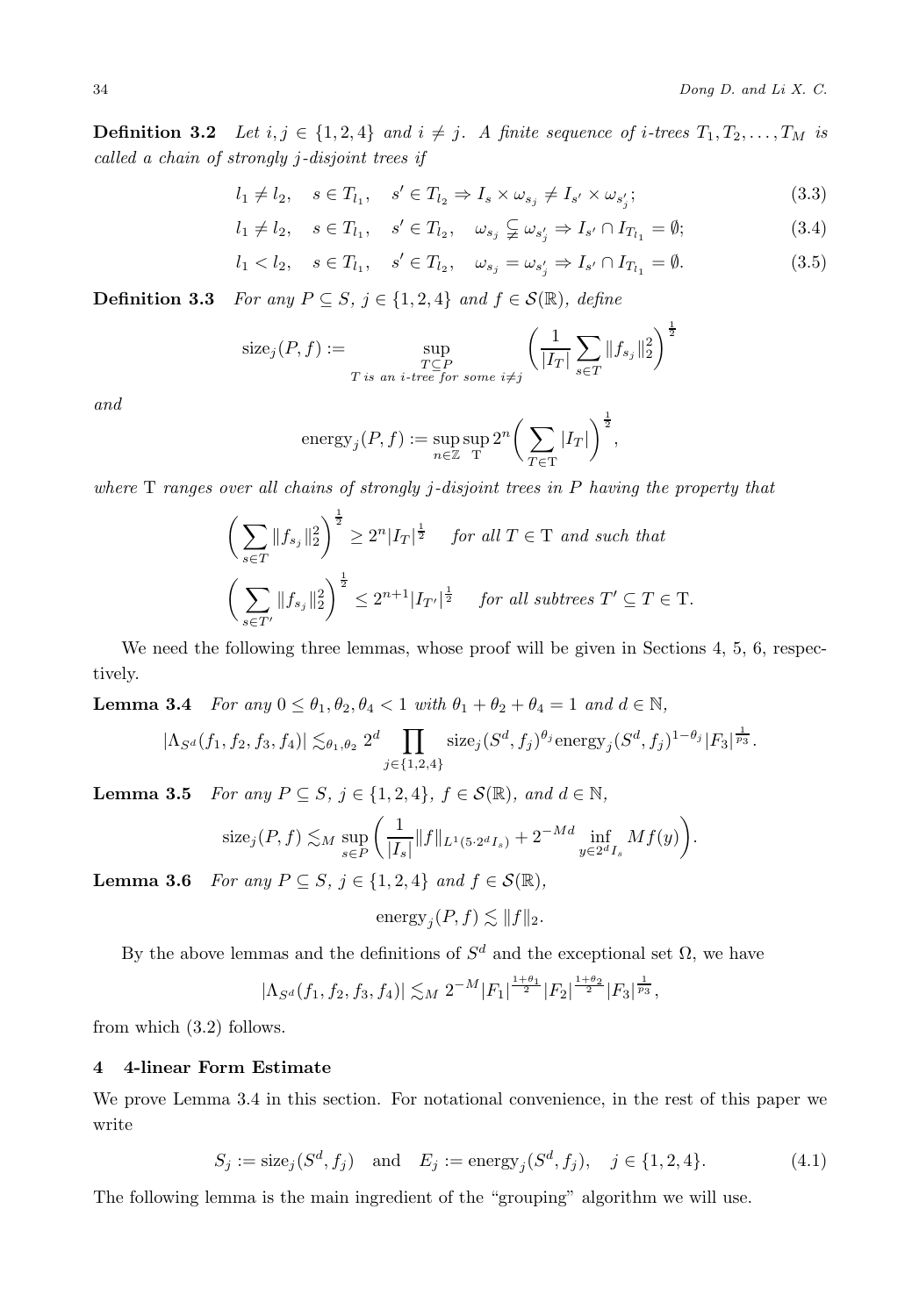**Lemma 4.1** *Let*  $j \in \{1, 2, 4\}$  *and*  $P \subset S^d$  *satisfy* 

$$
size_j(P, f_j) \le 2^{-n} E_j \quad \text{for some } n \in \mathbb{Z}.
$$

*Then we can decompose*  $P = P' \cup P''$  *such that* 

$$
\text{size}_j(P', f_j) \le 2^{-n-1} E_j \tag{4.2}
$$

*and*  $P''$  *is a union of a collection*  $\mathscr F$  *of trees*  $T$  *with*  $\sum_{T \in \mathscr F} |I_T| \lesssim 2^{2n}$ .

*Proof* An *i*-tree T with top t is called "upward" if  $c(\omega_{s_i}) \geq c(\omega_{t_i})$  for all  $s \in T$ . We can define "downward" i-tree with obvious modifications. Note that every i-tree is a union of an upward tree and a downward tree and the two trees intersect only at the top. Initially set  $\mathscr{F} = \emptyset$ . Consider all upward *i*-trees T for some  $i \neq j$  satisfying  $\sum_{s \in T} ||f_{s_j}||^2 > |I_T|(2^{-n-1}|E_j|)^2$ . If there are no such trees, then we stop. Otherwise, we choose a tree  $T$  satisfying two conditions: firstly it is maximal with respect to set inclusion; secondly, if t denotes the top of T, then  $c(\omega_{t_i})$ is as large as possible. After selecting such a T, we define a j-tree by  $T' := \{s \in P \setminus T : s_i < t_i\}.$ Add T and T' to the collection  $\mathscr F$  and remove tiles of T and T' from P. Repeat this process and when we stop we have  $T_1, T_1', T_2, T_2', \ldots, T_M, T_M' \in \mathcal{F}$ .

We claim that  $T_1, T_2, \ldots, T_M$  form a chain of strongly j-disjoint tress. To see this, let us verify (3.3)–(3.5). (3.3) is automatically satisfied by construction. Let  $l_1 \neq l_2$ ,  $s \in T_{l_1}$ ,  $s' \in T_{l_2}$ with  $\omega_{s_j} \subsetneq \omega_{s'_j}$ . Then  $T_{l_1}$  is selected first by (2.16) and "upward" tree structure. Suppose  $I_{T_{l_1}} \cap I_{s'} \neq \emptyset$ . Then  $I_{T_{l_1}} \supset I_{s'}$  and thus  $s' \in T'_{l_1}$ , which contradicts  $s' \in T_{l_2}$ . This proves (3.4). (3.5) can be verified in the similar way.

By the claim and the definition of energy<sub>j</sub>, we have  $\sum_{i=1}^{M} |I_{T_i}| \lesssim 2^{2n}$ . Since  $T_i$  and  $T'_i$  have the same top,  $\sum_{T \in \mathscr{F}} |I_T| \leq 2^{2n}$  as well. The termination of the previous algorithm implies that for any upward *i*-tree T in the remaining set  $P \setminus (T_1 \cup T_1' \cup \cdots \cup T_M \cup T_M')$ , we must have  $\sum_{s\in T} ||f_{s_j}||_2^2 < 2^{-2n-2}|I_T||E_j|^2$ . We can run the algorithm again for downward trees with apparent modifications and the remaining set  $P'$  satisfy (4.2) by definition of  $size_j$ . The estimate  $\sum_{T \in \mathscr{F}} |I_T| \lesssim 2^{2n}$  still holds after adding downward trees to  $\mathscr{F}$ . This finishes the proof of the lemma.  $\hfill \square$ 

Lemma 4.1 provides a way to reorganize the trees according to their sizes. To sum up all the trees with different sizes, we need to estimate the contribution from a single tree, which leads to the following lemma.

**Lemma 4.2** *Let*  $T \subseteq S^d$  *be a tree. Then* 

$$
|\Lambda_T(f_1, f_2, f_3, f_4)| \lesssim 2^d |I_T| \prod_{j \in \{1, 2, 4\}} \text{size}_j(T, f_j)|F_3|^{\frac{1}{p_3}}.
$$

*Proof* Without loss of generality, assume T is a 1-tree. By the definition of  $\Lambda_S$  in (2.8) with S being the single tree  $T$ , Cauchy–Schwartz inequality,  $(2.9)$ , and the definition of tree, we have

$$
|\Lambda_T(f_1, f_2, f_3, f_4)| \leq \int \sup_{s \in T} |f_{1,s_1}| \left(\sum_{s \in T} |f_{2,s_2}|^2\right)^{\frac{1}{2}} \left(\sum_{s \in T} |f_{4,s_4}|^2\right)^{\frac{1}{2}} \sup_{s \in T} |f_{3,s_3}|
$$
  

$$
\leq |I_T| \sup_{s \in T} \|f_{1,s_1}\|_{\infty} \left(\frac{1}{|I_T|} \sum_{s \in T} \|f_{2,s_2}\|_2^2\right)^{\frac{1}{2}}
$$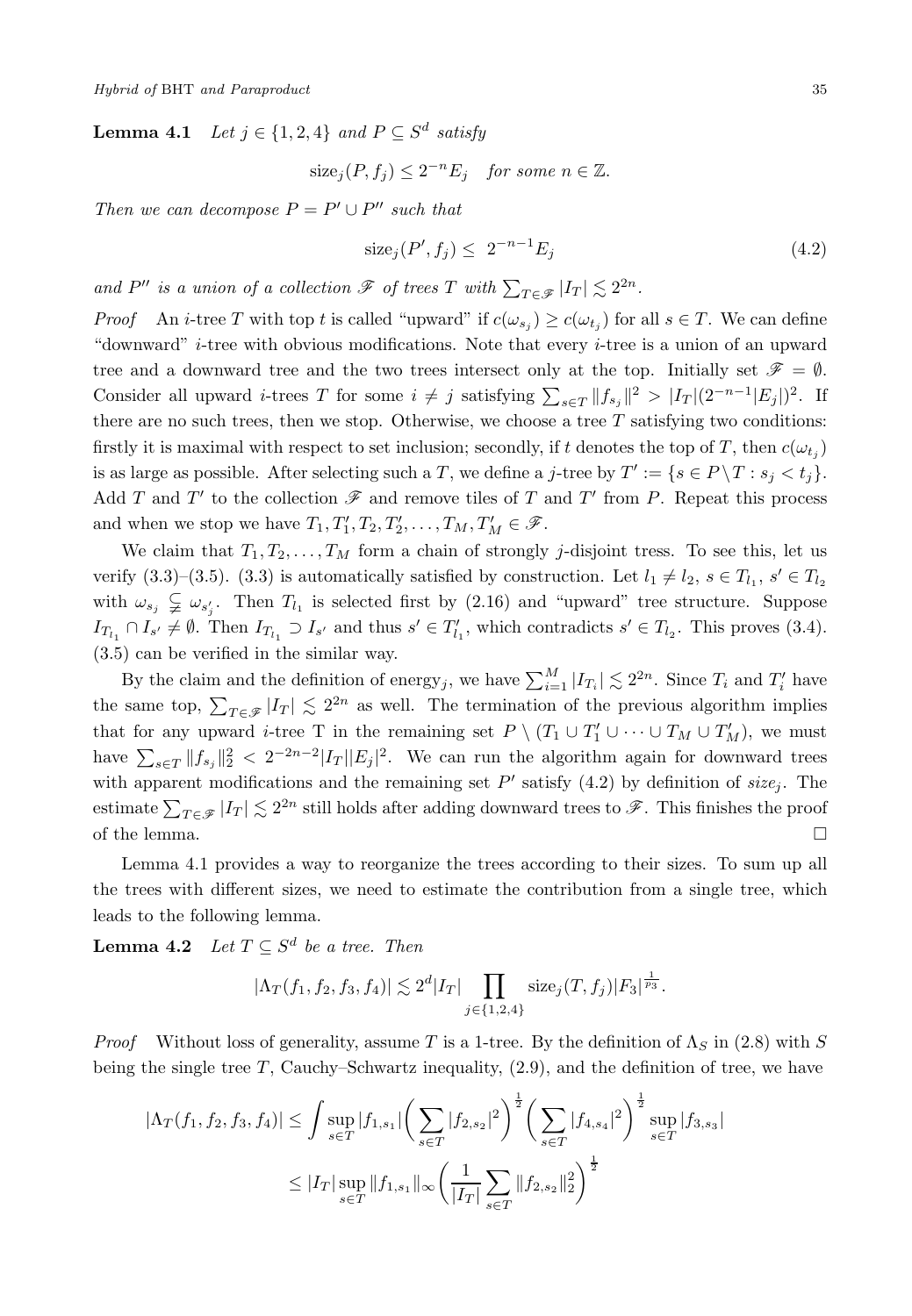36 *Dong D. and Li X. C.*

$$
\cdot \left( \frac{1}{|I_T|} \sum_{s \in T} ||f_{4,s_4}||_2^2 \right)^{\frac{1}{2}} \sup_{s \in T} \frac{1}{|I_s|} \int |f_3(y)| \left( 1 + \frac{\text{dist}(y, I_s)}{|I_s|} \right)^{-N}
$$
  

$$
\lesssim 2^d |I_T| \sup_{s \in T} ||f_{1,s_1}||_{\infty} \text{ size}_2(T, f_2) \text{ size}_4(T, f_4) |F_3|^{\frac{1}{p_3}}.
$$

It remains to prove  $||f_{1,s_1}||_{\infty} \lesssim \text{size}_1(T, f_1)$  for any  $s \in T$ . This follows from the estimate

$$
||f_{1,s_1}||_{\infty} \lesssim ||f_{1,s_1}||_2 |I_s|^{-\frac{1}{2}}, \tag{4.3}
$$

since  $\{s\}$  is a 2-tree. To prove (4.3), recall for  $s = (k, n, l)$ ,  $f_{1, s_1}(x) = \chi^*_{I_{k,n}}(x) f_1 * \psi_{k,l}(x)$ , where  $\psi_{k,l}(x)=2^k\psi(2^kx)e^{-2\pi i \frac{l}{2}x}$ . Let b be a real number such that  $|\frac{l}{2}-b|=2^k$  and define  $\widetilde{f_{1,s_1}}(x) := e^{2\pi i bx} f_{1,s_1}(x)$ . Then  $\widetilde{f_{1,s_1}}(x) = \beta f_{1,s_1}(x)$  for some  $\beta \lesssim 2^k$ . Hence

$$
||f_{1,s_1}||_{\infty} = ||\widetilde{f_{1,s_1}}||_{\infty} \lesssim \sqrt{||\widetilde{f_{1,s_1}}||_2 ||\widetilde{f_{1,s_1}}||_2} \lesssim 2^{\frac{k}{2}} ||f_{1,s_1}||_2 \lesssim ||f_{1,s_1}||_2 |I_s|^{-\frac{1}{2}},
$$

as desired.

We are now ready to prove Lemma 3.4, which is equivalent to

$$
\left| \Lambda_{S^d} \left( \frac{f_1}{E_1}, \frac{f_2}{E_2}, f_3, \frac{f_4}{E_4} \right) \right| \lesssim 2^d \prod_{j \in \{1, 2, 4\}} \left( \frac{S_j}{E_j} \right)^{\theta_j} |F_3|^{\frac{1}{p_3}},\tag{4.4}
$$

where  $S_j$  and  $E_j$  are defined as in (4.1). Apply Lemma 4.1 inductively to decompose  $S^d$  =  $\bigcup_{n\in\mathbb{Z}}\bigcup_{T\in\mathscr{F}_n}T$ , where  $\mathscr{F}_n$  is a collection of trees satisfying  $\sum_{T\in\mathscr{F}_n}|I_T|\leq 2^{2n}$  and j-size  $(\bigcup_{T \in \mathscr{F}_n} T, f_j) \le \min(\frac{E_j}{2^n}, S_j)$  for any  $j \in \{1, 2, 4\}$ . So

$$
\left| \Lambda_{S^d} \left( \frac{f_1}{E_1}, \frac{f_2}{E_2}, f_3, \frac{f_4}{E_4} \right) \right| \le \sum_n \sum_{T \in \mathscr{F}_n} \left| \Lambda_T \left( \frac{f_1}{E_1}, \frac{f_2}{E_2}, f_3, \frac{f_4}{E_4} \right) \right|
$$
  

$$
\lesssim 2^d \sum_n 2^{2n} \prod_{j \in \{1, 2, 4\}} \min \left( 2^{-n}, \frac{S_j}{E_j} \right) |F_3|^{\frac{1}{p_3}} \quad \text{(by Lemma 4.2)}
$$
  

$$
\lesssim 2^d \prod_{j \in \{1, 2, 4\}} \left( \frac{S_j}{E_j} \right)^{\theta_j} |F_3|^{\frac{1}{p_3}}.
$$

The last inequality follows from the observation  $2^{-n} \leq \max_{j \in \{1,2,4\}} \left(\frac{S_j}{E_j}\right)$  (see Section 6.7 in [10] for a similar trick).

#### **5 Estimates on Size**

We prove Lemma 3.5 in this section. The following lemma is closely related with the John– Nirenberg inequality.

**Lemma 5.1** *For any*  $P \subseteq S$ ,  $j \in \{1, 2, 4\}$  *and*  $f \in \mathcal{S}(\mathbb{R})$ *,* 

size<sub>j</sub>(P, f) 
$$
\lesssim \sup_{\substack{T \subseteq P \\ T \text{ is an } i\text{-tree for some } i \neq j}} \frac{1}{|I_T|} \left\| \left( \sum_{s \in T} \frac{\|f_{s_j}\|_2^2}{|I_s|} \chi_{I_s} \right)^{\frac{1}{2}} \right\|_{1,\infty}.
$$

*Proof* Fix  $j \in \{1, 2, 4\}$ ,  $P \subset S$  and  $f \in \mathcal{S}(\mathbb{R})$ . Let  $T \subseteq P$  be an *i*-tree for some  $i \neq j$  such that

size<sub>j</sub>(P, f) = 
$$
\left(\frac{1}{|I_T|}\sum_{s \in T} ||f_{s_j}||_2^2\right)^{\frac{1}{2}}
$$
.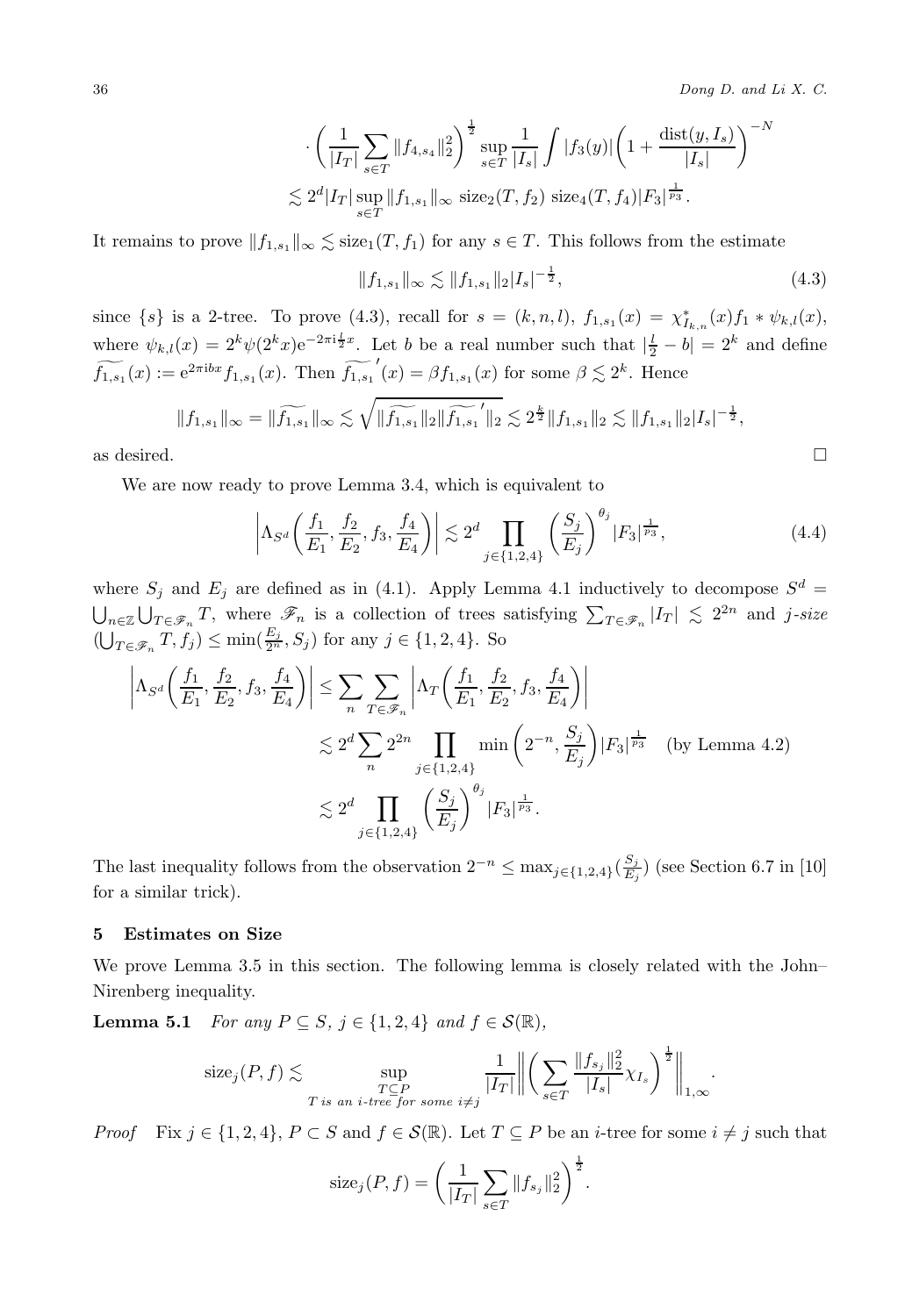For simplicity write  $a_s := ||f_{s_j}||_2$  for  $s \in T$  and we aim to show

$$
\left(\frac{1}{|I_T|}\sum_{s\in T}a_s^2\right)^{\frac{1}{2}} \lesssim \frac{1}{|I_T|} \left\| \left(\sum_{s\in T} \frac{a_s^2}{|I_s|} \chi_{I_s}\right)^{\frac{1}{2}} \right\|_{1,\infty}.
$$
\n
$$
(5.1)
$$

Denote the left-hand side (LHS) and the right-hand side (RHS) of (5.1) by A and B, respectively. Let  $C$  be a large constant and define the set

$$
E := \left\{ x : \left( \sum_{s \in T} \frac{a_s^2}{|I_s|} \chi_{I_s}(x) \right)^{\frac{1}{2}} > CB \right\} \subseteq I_T. \tag{5.2}
$$

By the definition of weak 1 norm,

$$
|E| \le \frac{B|I_T|}{CB} = \frac{|I_T|}{C} \tag{5.3}
$$

Write E as a joint union of intervals  $E = \bigcup_{I^m \in \mathcal{J}^M} I^m$ , where  $\mathcal{J}^M$  is the set of maximal elements in

$$
\mathcal{J} := \left\{ I = I_{s_0} \text{ for some } s_0 \in T : \left( \sum_{\substack{s \in T \\ I_s \supseteq I}} \frac{a_s^2}{|I_s|} \right)^{\frac{1}{2}} > CB \right\}.
$$
 (5.4)

By the definition of A,

$$
A^{2}|I_{T}| = \sum_{s \in T} a_{s}^{2} = \int_{E} \sum_{s \in T} \frac{a_{s}^{2}}{|I_{s}|} \chi_{I_{s}} + \int_{I_{T} \setminus E} \sum_{s \in T} \frac{a_{s}^{2}}{|I_{s}|} \chi_{I_{s}} =: \mathcal{H} + \mathcal{K}.
$$
 (5.5)

Use the decomposition  $E = \bigcup_{I^m \in \mathcal{J}^M} I^m$  to split H further as

$$
H = \sum_{I^m \in \mathcal{J}^M} \int_{I^m} \sum_{\substack{s \in T \\ I_s \supsetneq I^m}} \frac{{a_s}^2}{|I_s|} \chi_{I_s} + \sum_{I^m \in \mathcal{J}^M} \int_{I^m} \sum_{\substack{s \in T \\ I_s \subseteq I^m}} \frac{{a_s}^2}{|I_s|} \chi_{I_s} =: H_1 + H_2. \tag{5.6}
$$

Since each  $I^m$  is maximal in  $\mathcal J$  defined by (5.4),

$$
H_1 \le \sum_{I^m \in \mathcal{J}^M} (CB)^2 |I^m| = (CB)^2 |E| \le (CB)^2 |I_T|.
$$
 (5.7)

For each  $I^m \in \mathcal{J}^M$ ,  $\{s \in T : I_s \subseteq I^m\}$  is still an *i*-tree by the grid structure. So the definition of  $size_j(P, f)$  and (5.3) give

$$
H_2 = \sum_{I^m \in \mathcal{J}^M} |I^m| \left( \frac{1}{|I^m|} \sum_{\substack{s \in T_m \\ I_s \subseteq I^m}} a_s^2 \right) \le \sum_{I^m \in \mathcal{J}^M} |I^m| A^2 = A^2 |E| \le A^2 \frac{|I_T|}{C}.
$$
 (5.8)

Since the integrand in K is dominated by  $CB$  by  $(5.2)$ , we have

$$
K \le (CB)^2 |I_T|.\tag{5.9}
$$

Putting  $(5.5)$ – $(5.9)$  together, we obtain

$$
A^{2}|I_{T}| = \mathcal{H}_{1} + \mathcal{H}_{2} + \mathcal{K} \le (CB)^{2}|I_{T}| + A^{2}\frac{|I_{T}|}{C} + (CB)^{2}|I_{T}|,
$$
\n(5.10)

from which  $(5.1)$  follows.

By the previous lemma, to prove Lemma 3.5 it suffices to show for any *i*-tree T with  $i \neq j$ ,

$$
\left\| \left( \sum_{s \in T} \frac{\|f_{s_j}\|_2^2}{|I_s|} \chi_{I_s} \right)^{\frac{1}{2}} \right\|_{1,\infty} \lesssim_M \|f\|_{L^1(5 \cdot 2^d I_s)} + 2^{-Md} \inf_{y \in 2^d I_s} \mathcal{M}f(y)|I_T|. \tag{5.11}
$$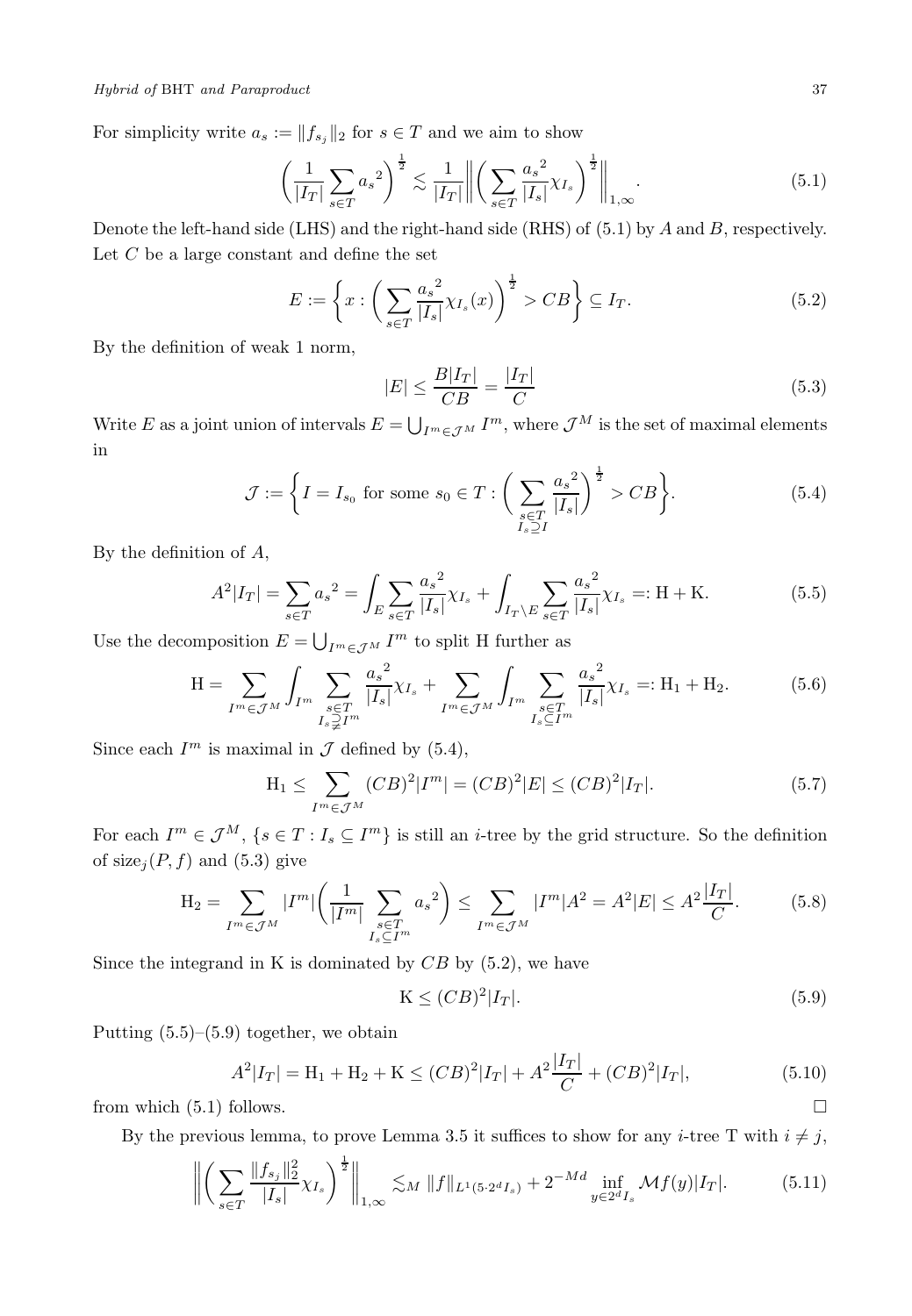38 *Dong D. and Li X. C.*

Write  $f = f \chi_{5 \cdot 2^d I_T} + f \chi_{(5 \cdot 2^d I_T)^c}$ . LHS of (5.11) is bounded by

$$
\left\| \left( \sum_{s \in T} \frac{\|(f \chi_{5 \cdot 2^d I_T})_{s_j} \|_2^2}{|I_s|} \chi_{I_s} \right)^{\frac{1}{2}} \right\|_{1,\infty} + \left\| \left( \sum_{s \in T} \frac{\|(f \chi_{(5 \cdot 2^d I_T)^c})_{s_j} \|_2^2}{|I_s|} \chi_{I_s} \right)^{\frac{1}{2}} \right\|_1 =: \mathbf{I} + \mathbf{II}.
$$

Term I is bounded by  $C||f||_{L^1(5.2^dI_s)}$  since the discrete square-function operator is of weak type  $(1, 1)$  by the  $L^2$  estimate and Calderón–Zygmund decomposition. Using the fact  $l^2$  norm is no more than  $l^1$  norm, we estimate II by

$$
\sum_{s \in T} \| (f \chi_{(5 \cdot 2^d I_T)^c})_{s_j} \|_2 |I_s|^{\frac{1}{2}}.
$$

It remains to show

$$
\sum_{s \in T} \| (f \chi_{(5 \cdot 2^d I_T)^c})_{s_j} \|_2 |I_s|^{\frac{1}{2}} \lesssim_M 2^{-Md} \inf_{y \in 2^d I_s} \mathcal{M} f(y) |I_T|.
$$
 (5.12)

Using (2.9) we control the function  $(f\chi_{(5\cdot 2^d I_T)^c})_{s_i}$  by

$$
\left| \left( f \chi_{(5 \cdot 2^{d} I_T)^c} \right)_{s_j}(x) \right|
$$
  
\$\lesssim\_N \left( 1 + \frac{\text{dist}(I\_s, (5 \cdot 2^{d} I\_T)^c)}{|I\_s|} \right)^{-N} \left( 1 + \frac{\text{dist}(x, I\_s)}{|I\_s|} \right)^{-N} \inf\_{y \in 2^{d} I\_s} \mathcal{M} f(y).

Hence

LHS of (5.12) 
$$
\lesssim_N \inf_{y \in 2^d I_s} \mathcal{M}f(y) \sum_{s \in T} |I_s| \left( 1 + \frac{\text{dist}(I_s, (5 \cdot 2^d I_T)^c)}{|I_s|} \right)^{-N}
$$
  
 $\lesssim_M 2^{-Md} \inf_{y \in 2^d I_s} \mathcal{M}f(y)|I_T|,$ 

as desired.

## **6 Estimates on Energy**

We prove Lemma 3.6 in this section. Fix  $j \in \{1, 2, 4\}$ . Let n and T be as in the definition of energy<sub>j</sub> in Definition 3.3 where the supremum is attained, i.e.,

energy<sub>j</sub>
$$
(P, f) = 2^n \left( \sum_{T \in \mathcal{T}} |I_T| \right)^{\frac{1}{2}}
$$
.

Here T is a *chain of strongly* j*-disjoint* trees in P having the property that

$$
\left(\sum_{s\in T}||f_{s_j}||_2^2\right)^{\frac{1}{2}} \ge 2^n|I_T|^{\frac{1}{2}} \quad \text{ for all } T \in T,
$$
\n(6.1)

and such that

$$
\left(\sum_{s \in T'} \|f_{s_j}\|_{2}^2\right)^{\frac{1}{2}} \le 2^{n+1} |I_{T'}|^{\frac{1}{2}} \quad \text{ for all subtrees } T' \subseteq T \in T. \tag{6.2}
$$

We need to show

$$
2^{n} \left( \sum_{T \in \mathcal{T}} |I_{T}| \right)^{\frac{1}{2}} \lesssim \| f \|_{2}.
$$
 (6.3)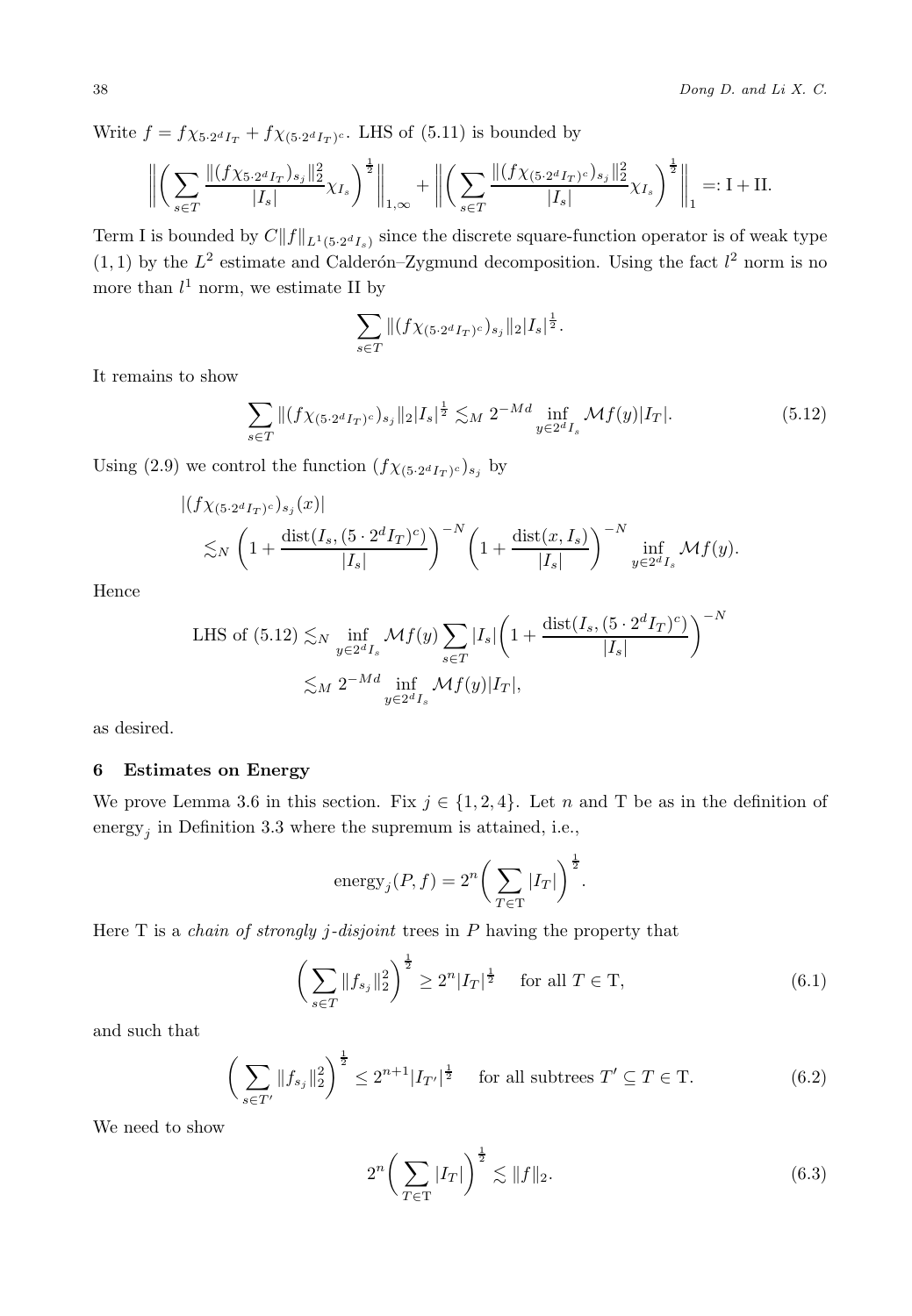*Hybrid of* BHT *and Paraproduct* 39

By (6.1),

(LHS of (6.3))<sup>2</sup> = 
$$
2^{2n} \left( \sum_{T \in \mathcal{T}} |I_T| \right) \leq 2^{2n} 2^{-2n} \sum_{T \in \mathcal{T}} \sum_{s \in T} ||f_{s_j}||_2^2 = \sum_{T \in \mathcal{T}} \sum_{s \in T} ||f_{s_j}||_2^2
$$
,

and thus it remains to prove

$$
\sum_{T \in \mathcal{T}} \sum_{s \in T} \|f_{s_j}\|_2^2 \lesssim \|f\|_2^2. \tag{6.4}
$$

For each 4-tile s, define an operator  $A_s$  by  $A_s f(x) = f_{s_j}(x)$ . By the Cauchy–Schwarz inequality,

$$
\sum_{T \in \mathcal{T}} \sum_{s \in T} \|f_{s_j}\|_2^2 = \left\langle \sum_{T \in \mathcal{T}} \sum_{s \in T} A_s^* A_s f, f \right\rangle \le \left\| \sum_{T \in \mathcal{T}} \sum_{s \in T} A_s^* A_s f \right\|_2 \|f\|_2.
$$

Hence (6.4) follows from the following estimate:

$$
\left\| \sum_{T \in \mathcal{T}} \sum_{s \in T} A_s^* A_s f \right\|_2 \lesssim \left( \sum_{T \in \mathcal{T}} \sum_{s \in T} \| f_{s_j} \|_2^2 \right)^{\frac{1}{2}}.
$$
 (6.5)

To prove (6.5), write

(LHS of (6.5))<sup>2</sup> = 
$$
\sum_{T,T'\in\mathcal{T}}\sum_{\substack{s\in T\\s'\in T'}}\langle A_s^*A_sf, A_{s'}^*A_{s'}f\rangle =: \mathcal{I} + \mathcal{II},
$$

where I contains all off-diagonal terms in which  $T \neq T'$ , and II contains all diagonal terms where  $T = T'$ . Finally We only need to prove the following estimates:

**Lemma 6.1**  $I \lesssim \sum_{T \in \mathcal{T}} \sum_{s \in T} ||f_{s_j}||_2^2$  and  $II \lesssim \sum_{T \in \mathcal{T}} \sum_{s \in T} ||f_{s_j}||_2^2$ .

*Proof* We only prove the estimate for I. II is easier to control and we omit the proof. Apply Cauchy–Schwartz inequality,

$$
I \leq \sum_{T \neq T'} \sum_{\substack{s \in T \\ s' \in T'}} \|A_s f\|_2 \|A_s A_{s'}^* \|\|A_{s'} f\|_2. \tag{6.6}
$$

The following estimate for  $||A_s A_{s'}^*||$  is the key to sum up all the terms in (6.6).

**Lemma 6.2**  $||A_s A_{s'}^*|| \neq 0$  *only when*  $\omega_{s_j} \cap \omega_{s'_j} \neq \emptyset$ *. Moreover,* 

$$
||A_s A_{s'}^*|| \lesssim_N \frac{|I_{s'}|^{\frac{1}{2}}}{|I_s|^{\frac{1}{2}}} \left(1 + \frac{\text{dist}(I_s, I_{s'})}{|I_s|}\right)^{-N} \text{ if } \omega_{s_j} \subseteq \omega_{s'_j}.
$$
 (6.7)

*Proof* Write  $A_s A_{s'}^* f(x) = \int K(x, y) f(y) \frac{dy}{y}$ , where  $K(x, y) = \chi_{I_s}^*(x) \chi_{I_{s'}}^*(y) \psi_{s'_j} * \psi_{s_j}(x - y)$ ,  $\psi_{s_j} := \psi_{k,l_j}$  for  $s = (k, n, l)$  and  $\tilde{g}(x) := g(-x)$  for any function g. Note that  $\psi_{s'_j} * \psi_{s_j}(t) = \tilde{g}(-x)$  $\int \widehat{\psi_{s'}}(\xi)\widehat{\psi_s}(\xi)e^{2\pi i \xi t} d\xi$  is non-zero only when  $\omega_{s_j} \cap \omega_{s'_j} \neq \emptyset$  by (2.3) and (2.10). Assume  $\omega_{s_j} \subseteq \omega_{s'_j}$ . By definitions of  $\chi_I^*$  (2.4) and  $\psi_{k,l}$  and using the triangle inequality  $(1+|a|)^{-1} + (1+|b|)^{-1}$  $\leq (1+|a+b|)^{-1}$ 

$$
|K(x,y)| \lesssim_N \left(1 + \frac{\text{dist}(x, I_s)}{|I_s|}\right)^{-2N} \left(1 + \frac{\text{dist}(y, I_{s'})}{|I_{s'}|}\right)^{-N}
$$

$$
\cdot \frac{1}{|I_s||I_{s'}|} \int \left(1 + \frac{|x - y - z|}{|I_{s'}|}\right)^{-2N} \left(1 + \frac{|z|}{|I_s|}\right)^{-N} dz
$$

$$
\lesssim_N \left(1 + \frac{\text{dist}(I_s, I_{s'})}{|I_s|}\right)^{-N} \frac{1}{|I_s|} \left(1 + \frac{\text{dist}(x, I_s)}{|I_s|}\right)^{-N}.
$$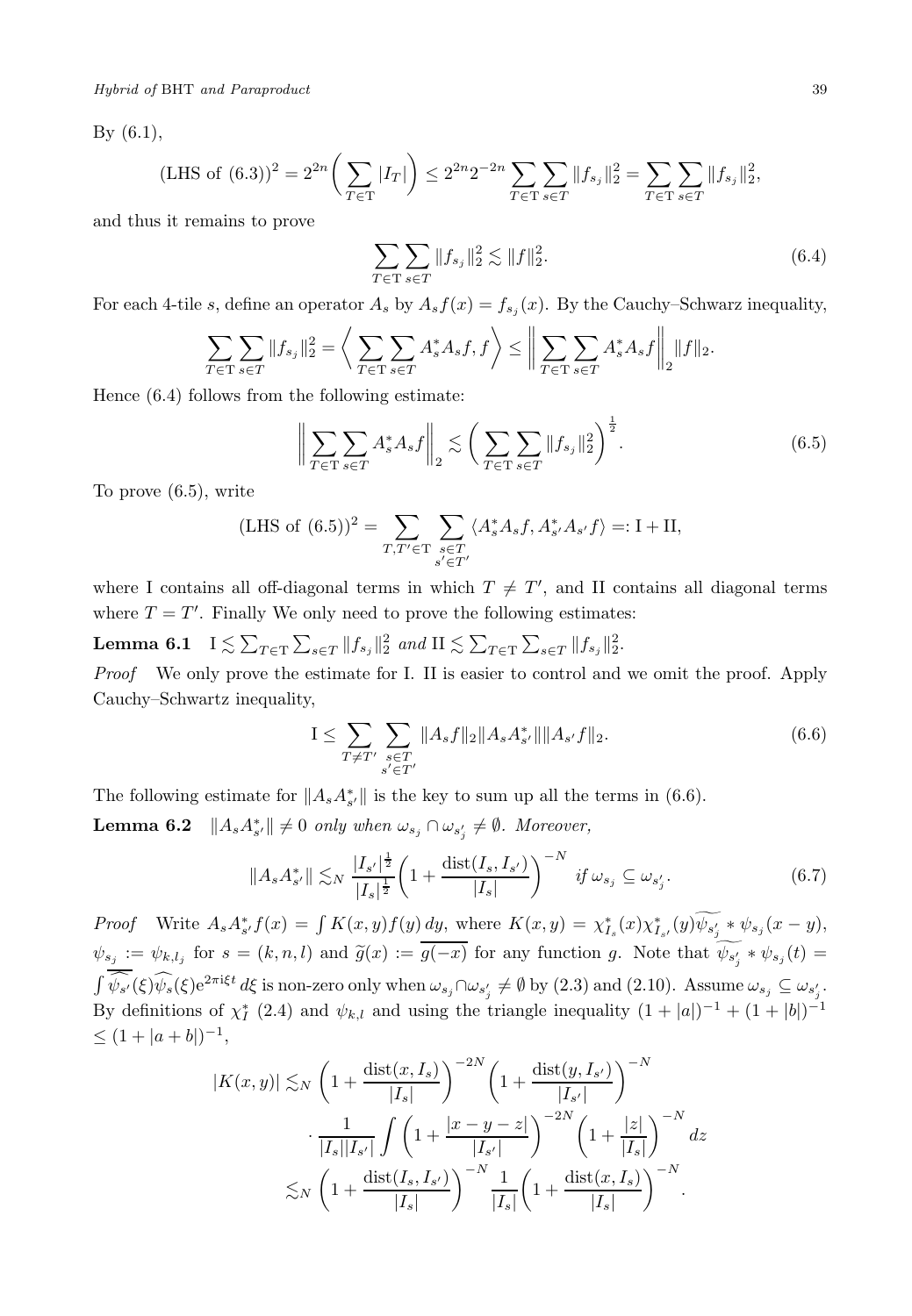Hence

$$
\int |K(x,y)|dx \lesssim_N \left(1 + \frac{\text{dist}(I_s, I_{s'})}{|I_s|}\right)^{-N}.\tag{6.8}
$$

Similarly,

$$
\int |K(x,y)| dy \lesssim_N \left(1 + \frac{\text{dist}(I_s, I_{s'})}{|I_s|}\right)^{-N} \frac{|I_{s'}|}{|I_s|}. \tag{6.9}
$$

 $(6.8)$  and  $(6.9)$  imply  $(6.7)$  by Schur's lemma.

By Lemma 6.2 and symmetry, we can assume without loss of generality  $\omega_{s_j} \subseteq \omega_{s'_j}$ . In the following we assume further that  $\omega_{s_j} \subsetneqq \omega_{s'_j}$ . The case  $\omega_{s_j} = \omega_{s'_j}$  can be handled the same way. For any  $T, T' \in T, T \neq T'$  and  $s \in T, s' \in T'$ , by (6.1) and (6.2), we have

$$
||A_s f||_2 |I_s|^{-\frac{1}{2}} \leq 2^{n+1} \lesssim 2^n
$$
 and  $2^n \leq (|I_T|^{-1} \sum_{s_0 \in T} ||f_{(s_0)_j}||_2^2)^{\frac{1}{2}}$ .

These imply

$$
||A_s f||_2 \lesssim |I_s|^{\frac{1}{2}} |I_T|^{-\frac{1}{2}} \bigg( \sum_{s_0 \in T} ||f_{(s_0)_j}||_2^2 \bigg)^{\frac{1}{2}}.
$$
 (6.10)

Similarly,

$$
||A_{s'}f||_2 \lesssim |I_{s'}|^{\frac{1}{2}}|I_T|^{-\frac{1}{2}} \bigg(\sum_{s_0 \in T} ||f_{(s_0)_j}||_2^2\bigg)^{\frac{1}{2}}.
$$
\n(6.11)

Using  $(6.10)$  and  $(6.11)$ , RHS of  $(6.6)$  can be estimated by

$$
\sum_{T \neq T'} \sum_{\substack{s \in T, s' \in T' \\ \omega_{s_j} \subsetneq \omega_{s'_j}}} \|A_s f\|_2 \|A_s A_{s'}^* \| \|A_{s'} f\|_2
$$
\n
$$
\lesssim \sum_{T \neq T'} \sum_{\substack{s \in T, s' \in T' \\ \omega_{s_j} \subsetneq \omega_{s'_j}}} |I_s|^{\frac{1}{2}} |I_{s'}|^{\frac{1}{2}} |I_T|^{-1} \Big( \sum_{s_0 \in T} \|f_{(s_0)_j}\|_2^2 \Big) \|A_s A_{s'}^* \|
$$
\n
$$
= \sum_{T \in T} \Big( \sum_{s_0 \in T} \|f_{(s_0)_j}\|_2^2 \Big) \Big( \sum_{\substack{s \in T, T' \neq T \\ s' \in T', \omega_{s_j} \subsetneq \omega_{s'_j}}} |I_s|^{\frac{1}{2}} |I_{s'}|^{\frac{1}{2}} |I_T|^{-1} \|A_s A_{s'}^* \| \Big).
$$

Therefore, the estimate for I will be done once we show that for any  $T\in\mathcal{T},$ 

$$
\sum_{\substack{s\in T, T'\neq T\\s'\in T', \omega_{s_j}\subsetneqq \omega_{s'_j}}}|I_s|^{\frac{1}{2}}|I_{s'}|^{\frac{1}{2}}|I_T|^{-1}\|A_sA_{s'}^*\|\lesssim 1.
$$

By (6.7), this amounts to

$$
\sum_{\substack{s \in T, T' \neq T \\ s' \in T', \omega_{s_j} \subsetneqq \omega_{s'_j}}} \left(1 + \frac{\text{dist}(I_s, I_{s'})}{|I_s|}\right)^{-N} \lesssim |I_T|,\tag{6.12}
$$

which is an immediate consequence of the separation condition  $(3.4)$ .